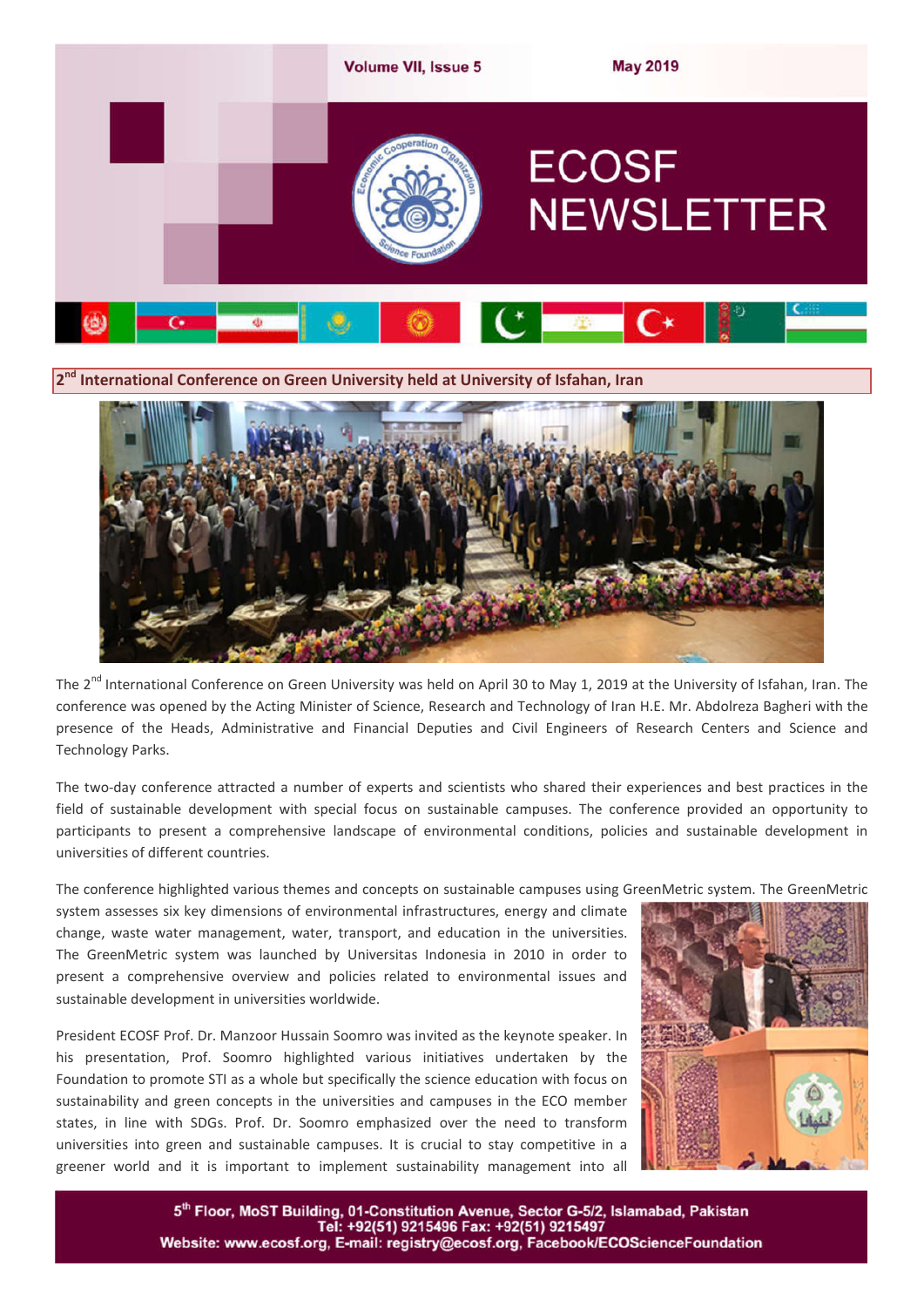economic sectors including universities and schools, he said. Prof. Soomro also stressed that the sustainable approach tends to increase operational efficiency, reduce waste and optimize the resources, which is helpful to improve business and process productivity. He also proposed establishment of an "Office of Sustainability" in universities to coordinate the many planning initiatives, projects, networking, and monitoring of the program's progress in achieving its goals.

Prof. Soomro further underscored that Science, Technology, Engineering and Mathematics (STEM) Education coupled with Inquiry Based Science Education (IBSE) approach, is the key to achieve sustainability in all spheres of life. ECOSF strives to promote STEM education through IBSE approach in the ECO region. Our youth and young students are required to be trained with such skills that have the potential to address some of the most pressing challenges of sustainability in the water and energy areas.



Another expert from Pakistan co-sponsored by ECOSF Prof. Dr. Ghulam Raza Bhatti talked on the importance of biodiversity and community parks under the patronage of Universities.

After the conference, a day long forum on the green concepts with especial reference to town planning was organized for the managers and staff of the Isfahan Municipality. In this forum numerous experts including Prof. Soomro and Prof. Ghulam Raza Bhatti shared their experiences and wisdom, Prof. Bhatti also proposed for winning of Isfahan and Islamabad as green sister cities (I2I), which was appreciated by the audiences.

2<sup>nd</sup> Day of Conference Prof. Dr .Manzoor Hussain Soomro, President ECO Science Foundation (ECOSF) had a meeting with Prof. Mousavi Movahidi of University of Tehran at the University Isfahan on the sidelines of the Green Campus conference on 1 May 2019 Prof. Movahidi

sought ECOSF Cooperation in the field of science for youth.

It is pertinent to mention that Green University initiative was taken by ECOSF in partnership with Ferdowsi University of Mashhad in 2018 wherein, 1st Green University Conference was organized in February 2018. This conference is the continuity of the initiative. A national level conference on GreenMetric was also organized by Higher Education Commission of Pakistan supported ECOSF in July 2018. The initiative will be expanded in other countries of ECO.

### **President ECOSF as a Keynote Speaker at the International Seminar on "Belt and Road Education for the Elderly"**

The Hubei University for the Aged at Wuhan in partnership with the China Association of Universities for the Aged (CAUA) and the International Association of Universities for the Third Age (AIUTA) organized the **"International Seminar on the Belt and Road Education for the Elderly"** which was held in Wuhan, China on May 20-22, 2019. The objective of holding this conference was to establish linkages between the Universities of Third Age (U3A) among the Belt and Road (B&R) Countries and generate a dialogue on how to enhance the international cooperation for U3A and bolster the cultural integration through people-to-people bonds.

The conference in Wuhan was opened by Mr. Wang Rauilian, Member of the Standing Committee of the Hubei Provincial Committee who underscored the importance of B&R



Initiative to promote U3A education among B&R countries. In his remarks, Prof. Francois Vellas, President of AIUTA emphasized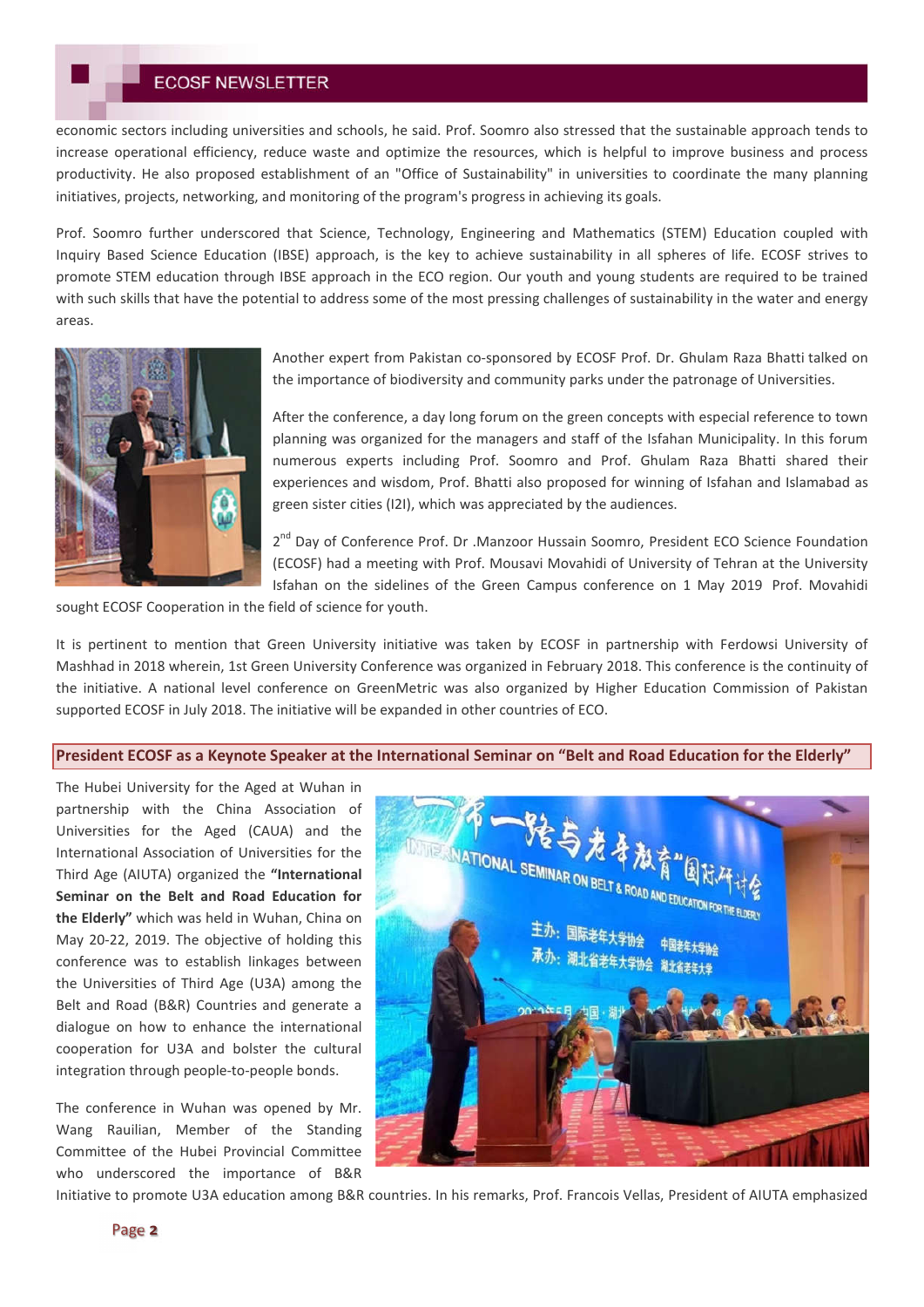over the effective use of AIUTA platform through B&R initiative to facilitate the mutual learning, communication and development of U3As, which can eventually lead the way towards promoting the multicultural integration.

President ECOSF, Prof. Dr. Manzoor Hussain Soomro was invited as a keynote speaker and delivered his speech on "**Inquiry Based Education for Lifelong Learning**". Prof. Soomro highlighted the impact of fast changing demographics around the world. In many developed and developing countries, including China the fraction of elderly population is growing at considerable rate. This growing ageing population is developing a challenge and may affect the economic, social and cultural and overall lifestyle in the future, he said. Prof. Soomro suggested that Governments should develop policies to address the needs and interests of older persons. Education for elderly is essential fulfil the pledge of the 2030 Agenda for Sustainable Development that no one will be left behind, he added. Prof. Soomro added that adequate investment in education is essential that empowers the elderly with life-long learning skills.



These skills can help ageing population to remain active and maintain cognitive functions. Prof. Soomro shared that technology has advanced significantly in the past 40 years but the elderly population has not grown up with tech gadgets. Therefore, there is a need for digital education. Prof. Soomro emphasized over the idea to promote Inquiry Based Education as a pedagogical approach that can potentially address the challenges associated with elderly care and education.

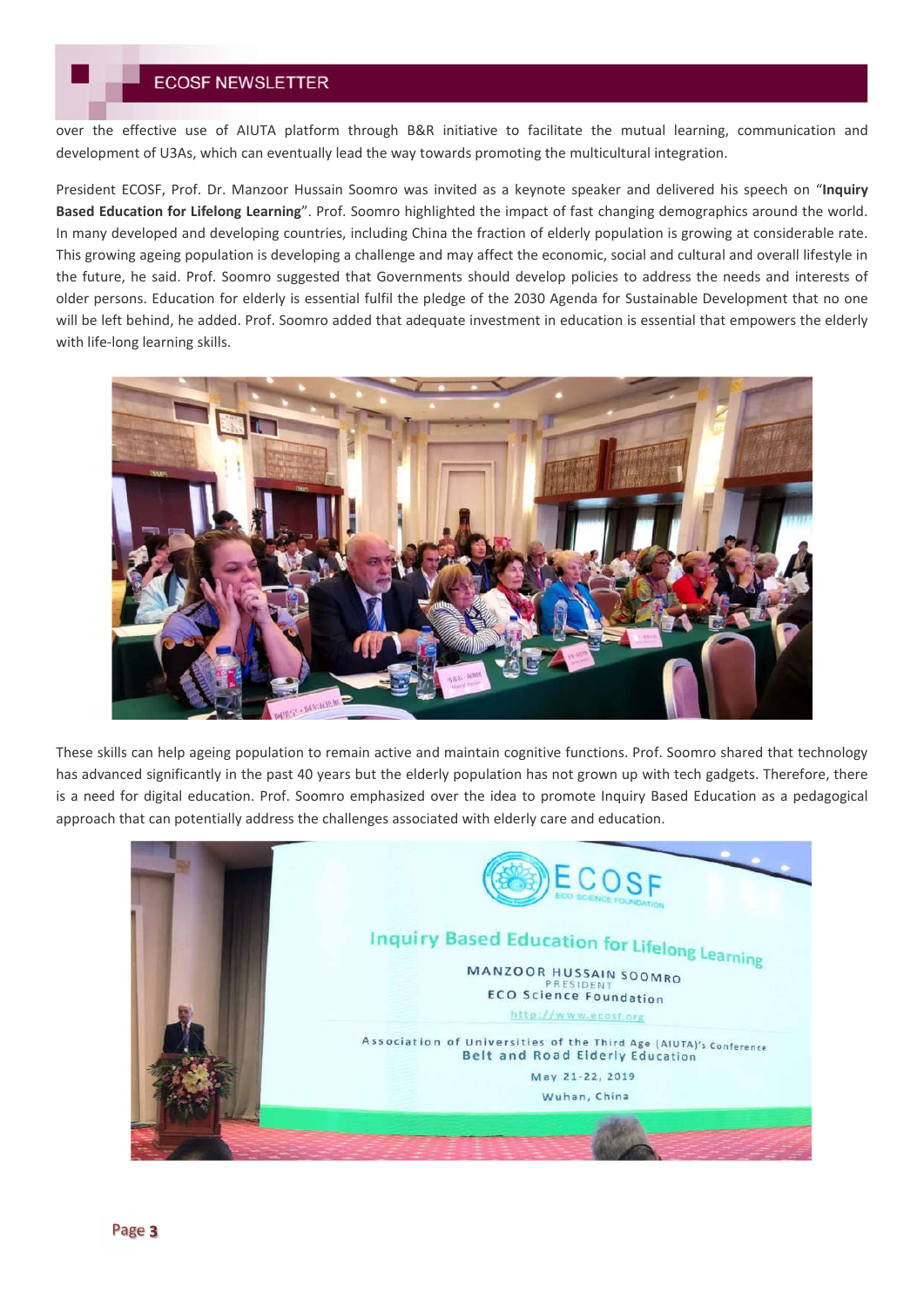**STI is the key for sustainable development of ECO region, said the Minister for Science and Technology of Pakistan during a meeting with President ECOSF**

New Minister for Science and Technology of Pakistan H.E. Mr. Chaudhry Fawad Hussain was called upon by the President ECOSF Prof. Manzoor H. Soomro on May 9, 2019 at his office. President ECOSF briefed the Minister about the establishment of the Foundation and its aims and objectives. Prof. Soomro apprised that Minister about ongoing activities and initiatives of the Foundation. He also shared with the Minister that the Foundation has developed working relations/collaborations with international organizations such as; UNESCO, International Science, Technology and Innovation Centre for South-South Cooperation under the auspices of UNESCO (ISTIC), Kuala Lumpur, La main a la pate Foundation of France (LAMAP), Children and Youth Science Centre of China Association of Science and Technology (CYSCC), Islamic Development Bank (IsDB) and other renowned organizations.



President ECOSF further shared with the Minister that the Foundation is implementing Inquiry Based Science Education (IBSE) programme in ECO region since 2015. Through this programme, the participants especially science teachers are trained on IBSE methodology for teaching STEM subjects in their respective countries. The programme is successfully being implemented in Pakistan and Iran and discussions are undergoing with Tajikistan and Azerbaijan to launch the IBSE programme in the countries.

President ECOSF also presented a Five Year Report of the Foundation to the Honourable Minister.

H.E. Mr. Chaudhry Fawad Hussain thanked the President ECOSF for introduction of the Foundation and appreciated the role of the Foundation for bringing the scientific community of ECO region for developing collaboration.

He said that Science, Technology and Innovation (STI) are a key for sustainable development in the region. The region has great potential and rich in resources as well as cultural similarities, just needs the efforts to tape them for developing the sustainable societies.

He emphasized on more activities with reference to science literacy and communication especially with the younger generation and spoke of organizing a National Science Fair in Islamabad later during the year. He confirmed to participate in the next meeting of the Board of Trustees of ECOSF to be held in Iran, and assured of maximum possible support from his Ministry.

#### **A Nine Year Old Pakistani Child breaks Guinness World Record by making Periodic Table in the Shortest Time.**

Pakistan Science Foundation hosted a Guinness World Record Ceremony on May 28, 2019. The attempt was to arrange the elements of the periodic table in the fastest time. The ceremony attracted a large number of students, teachers and media professionals to witness the record breaking. A 9 year old Pakistani child, Zidane Hamid made three attempts and successfully managed to break a previous Guinness World Record. He arranged all the elements of periodic table in a shortest time of 5 minutes and 41 seconds. Earlier, this record was made by Professor Vilas Pol of America's Prude University who attempted to set the base

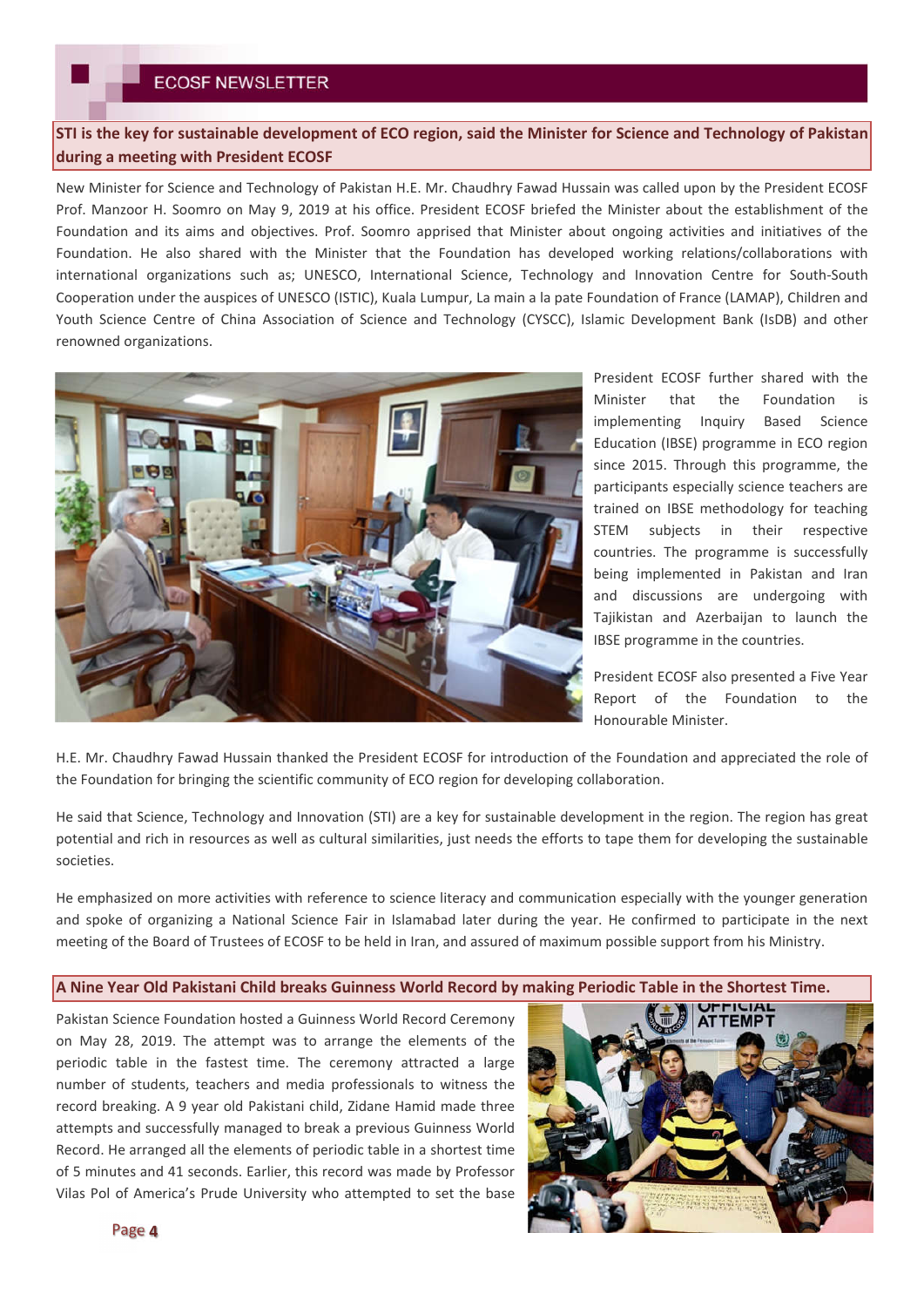world record for fastest time (8 minutes and 36+ seconds) to assemble a periodic table. Zidane Hamid has earned a number of titles, The Little Professor, Miracle Baby, The Chemistry Cockroach, The Youngest Speaker and Future Scientist.



At the end of the ceremony, President ECOSF Prof. Dr. Manzoor Hussain Soomro shared his concluding remarks. Prof. Soomro underscored the significance of a conducive environment to nurture the future generation by creating opportunities and imparting the skills for lifelong learning. For this to achieve, everyone including teachers, parents, schools and government have to play their important role, he added. He congratulated the young child and his parents for making an attempt and breaking the world record.

Earlier, Dr. Mirza Habib, Director Research Support at the Pakistan Science Foundation welcomed the audience and highlighted the importance of investment in youth to build a prosperous Pakistan. He appreciated the young child and his parents for his enthusiasm, hard work and outstanding talent.

### **International Biodiversity Day 2019 celebrated at Pakistan Museum of Natural History**

Pakistan Museum of Natural History (PMNH) celebrated the International Biodiversity Day in association with International Centre for Integrated Mountain Development (ICIMOD), International Union for Conservation of Nature (IUCN), Snow Leopard Foundation, Food and Agricultural Organization (FAO), International Islamic University (IIU), Technology Times, Pakistan Science Foundation (PSF) and Ministry of Science and Technology (MOST) on 22nd May, 2019 at PMNH Islamabad.

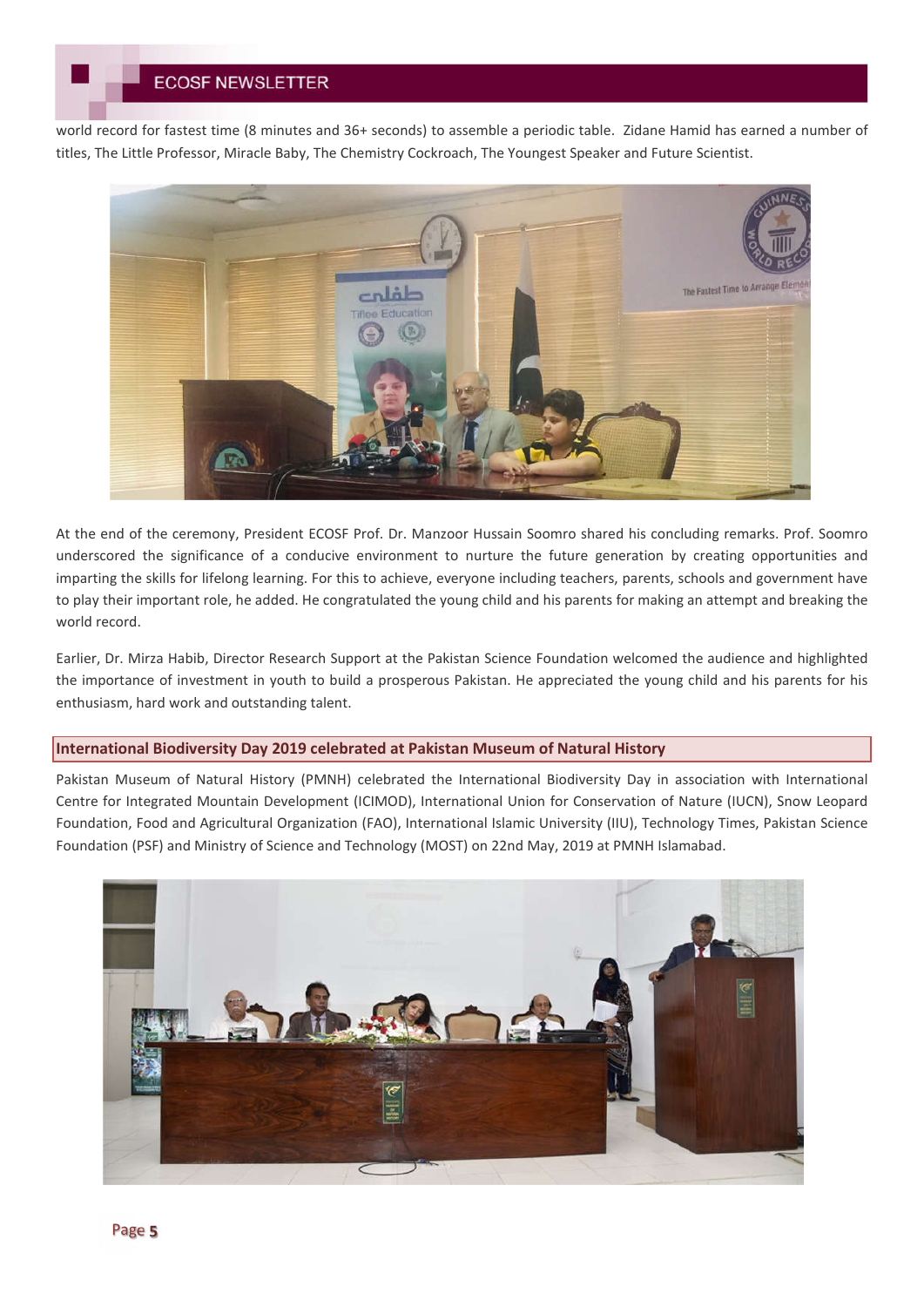The purpose of organizing this event was to create awareness among youth and public regarding the critical challenges of loss of biodiversity in Pakistan. The International Biological Diversity day is celebrated annually on May 22nd to create awareness among the community to share concerns of loss of biodiversity and deliberate on measures to address those challenges. This year's theme was "Our Biodiversity, Our Food, Our Health" which highlighted the significance of biodiversity as the foundation for food, health and a key catalyst to transform food systems and improving human health.

Her Excellency Ambassador of Nepal, Ms. Sewa Lamsal graced this occasion as the Chief Guest. During the event, representatives of collaborating partners, biodiversity experts, researchers and students highlighted the issues and threats to the Biodiversity of Pakistan in the event. On behalf of ECOSF, Engr. Khalil Raza, Scientific Officer and Mr. Ghulam Abbas Rahar, Assistant Director (Programs) participated in the event.



The **Ambassador of Nepal, H. E. Ms. Sewa Lamsal** in her remarks, congratulated the organizing partners. The Ambassador emphasized on the importance of biodiversity and called for effective collaboration to create awareness raising and sensitization for sustainable utilization of natural resources.

**Dr. Z. B. Mirza** a senior Ornithologist and biodiversity specialist was the keynote speaker and delivered his presentation on hidden linkages and treasures of Biodiversity of Pakistan. Dr. Mirza said that biological

diversity is vital for human health and well-being, as the quality of the water we drink, the food we eat and the air we breathe all depend on keeping the natural world in good health.

Dr. Aamer Irshad, Food Expert FAO shared his views on transforming food systems and the human health. Mr. Saeed Abbas, Representative IUCN discussed the key opportunities and emerging issues for biodiversity conservation in a changing climate. Dr. Abdul Wahid Jasra, Country Representative, ICIMOD read out the message of DG, ICIMOD at the Intel Biological Diversity 2019. Earlier, Dr. Muhammad Rafiqe, DG, PMNH delivered his welcome remarks and spoke on Biodiversity Conservation: Challenges, Threats and Opportunities.

### **Ensuring Cybersecurity in Kazakhstan: Problems and Solutions**

#### *Courtesy of Eurasian Research Institute (ERI) Kazakhstan*

Cybersecurity is the protection of information systems from damage to their hardware, software or electronic data, as well as from disruption of their operation or services they provide. A cyberattack is any type of an offensive attempt to expose, steal, destroy, alter or get an unauthorized access to information or an asset. A cyberattack can be launched against information systems, digital infrastructures, facilities, networks, personal computers and other electronic devices. In this light, the issue of cybersecurity has become one of the top concerns throughout the world. It has been estimated that on average a new malicious program is created every four seconds, and the damage from cyberattacks is measured by many billions of dollars on a worldwide scale. Thus, the damage from the massive attack of WannaCry viruses, which took place in May 2017, is thought to exceed \$1 billion, affecting 150 countries.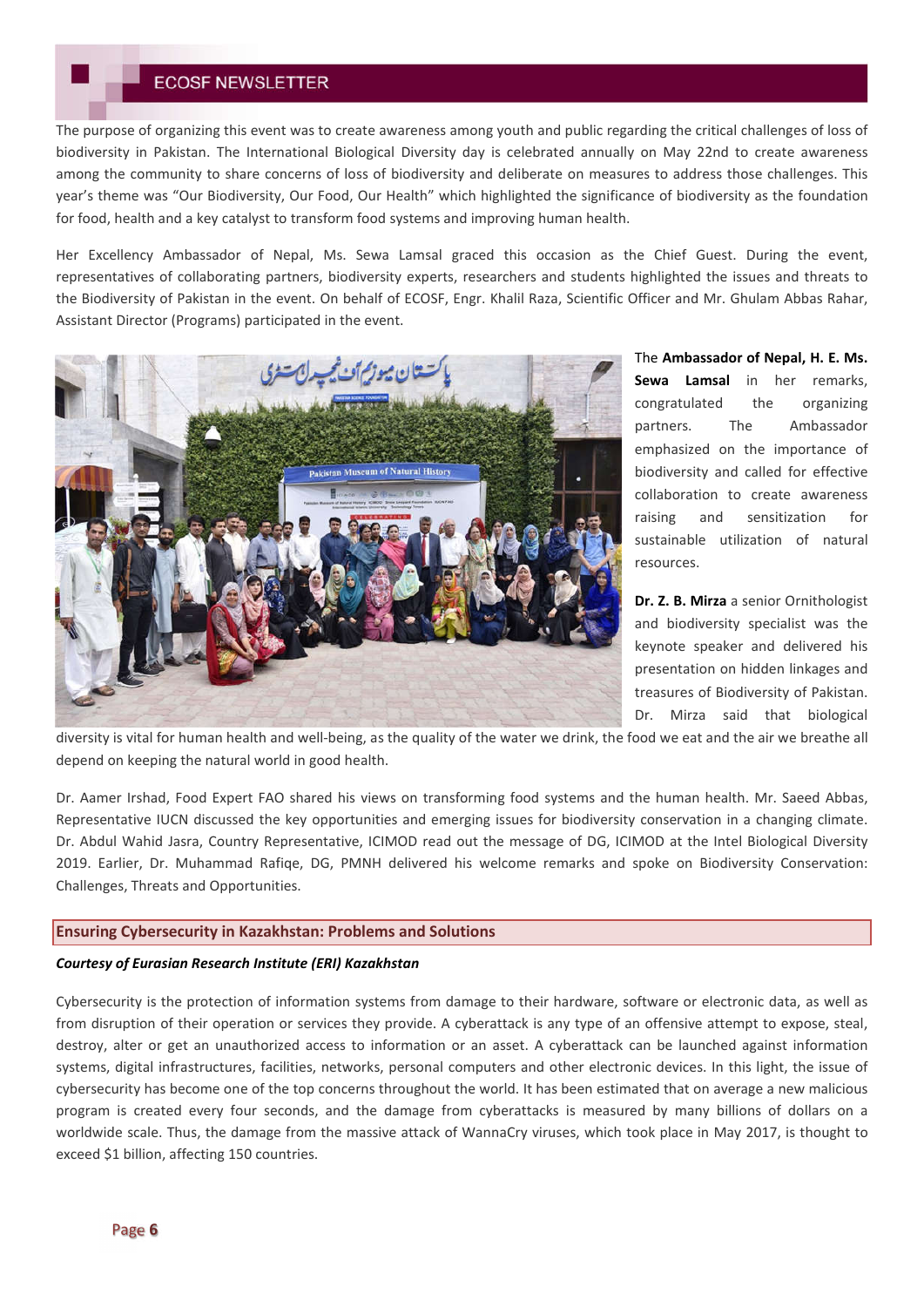Nowadays, cybersecurity has been developed as a separate academic field in the Information System sciences and is an essential part of national security policies of many countries. The importance of cyber- security in the context of the overall security policy stems from the fact that as a result of the global digitalization and a widespread use of modern information systems in all spheres of human life, including governance, economy, defense, finance, and numerous routine daily activities of the public, a totally new dimension called 'cyberspace' has emerged. Thus, many activities of governments, institutions, organizations and ordinary people have been transferred to the cyber- dimension, which, like any other important environment, requires certain degrees of security.

Among many types of cyberattacks, phishing fraud remains the most popular: it is basically an attempt to obtain personal information about internet users' financial assets such as usernames, pass- words and other details related to bank ac- counts, credit cards, etc. This method of a cyberattack is rather primitive as it simply directs internet users through links and instant messaging to enter their personal in- formation on fake websites purposefully created by internet hackers. In many cases, internet users do not realize a threat they face since fake websites often look identical to real websites used by banks and other financial institutions.

#### **Read more:**

### https://eurasian-research.org/web/publications/Weekly-e-bulletin-22-04-2019-28-04-2019-No-208.pdf?1559040242



**IPD, CBRI and COMSATS organized a seminar on the "Second Belt and Road Forum: Achievements and Prospects"** 

Institute of Peace and Diplomatic Studies (IPD) and the Centre for Belt and Road Initiative (CBRI) in collaboration with COMSATS organized a seminar on "**Second Belt and Road Forum: Achievements and Prospects**" at COMSATS Headquarter on May 3, 2019. The seminar was organized in the backdrop of the second Belt and Road Forum held in Beijing where Prime Minister Imran Khan participated on the invitation of President Xi Jinping. A number of diplomats, students and members of the civil society participated in the seminar, reflecting the keen interest among the people to know more about the initiative and urge to learn. On behalf of ECOSF, Engr. Khalil Raza Scientific Officer participated in the seminar.

Ms. Farhat Asif, President, IPD, welcomed the participants and congratulated the organizing partners for their support in organizing this seminar. Ms. Asif shared various initiatives undertaken by the IPD to disseminate and generate a dialogue on the Belt and Road Initiative, including the China–Pakistan Economic Corridor (CPEC) through IPD's platform. Ms. Asif highlighted that Belt and Road Initiative is meant to promote high-quality development in the region and beyond. We need to learn from China and their work ethics, values and ways to progress towards sustainable development.

Ms. Bao Zhong, head of Political and Press Section, Embassy of People's Republic of China, appreciated the iconic friendship of China-Pakistan. Ms. Zhong said that China will continue to support Pakistan through its tough times, and will promote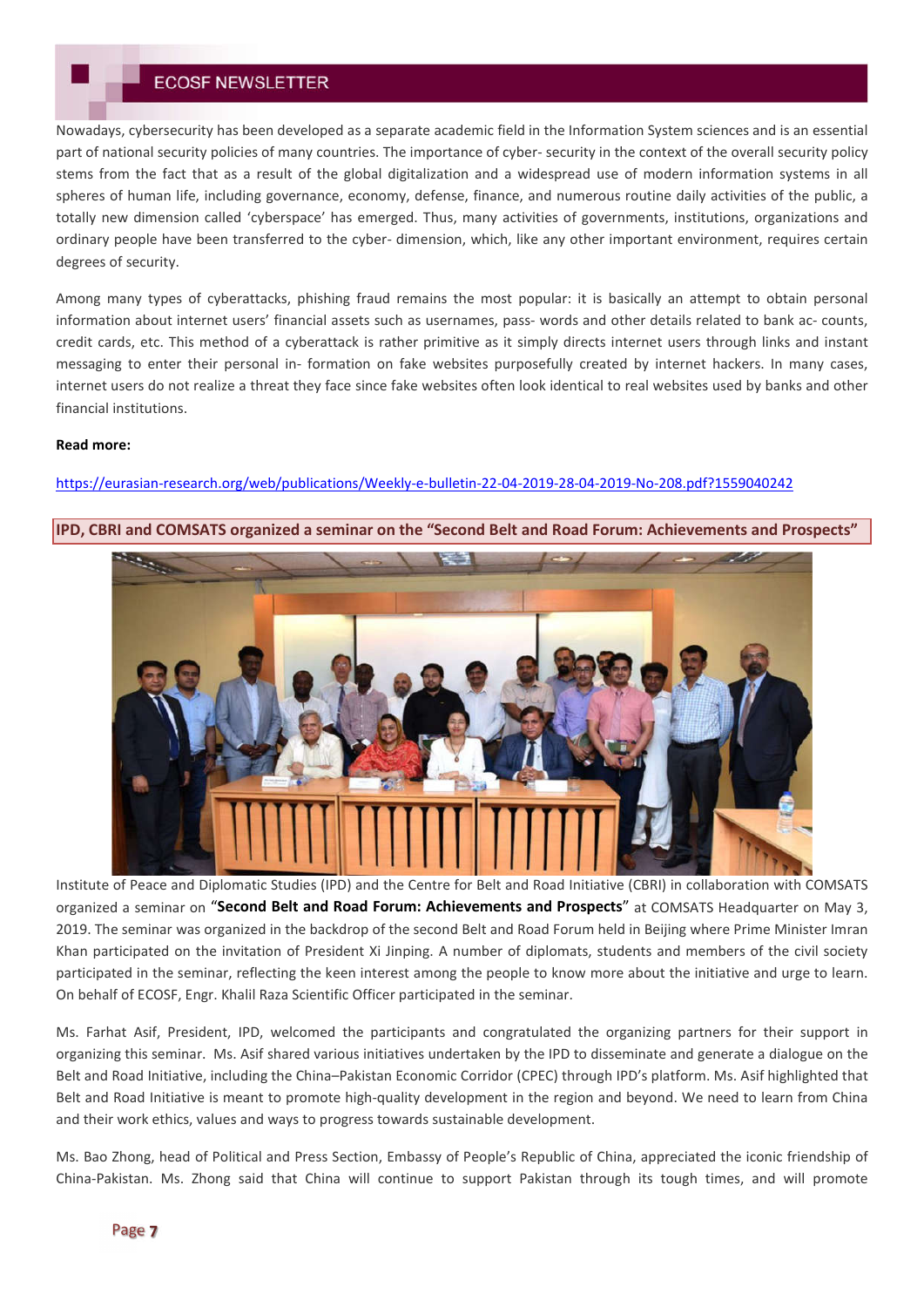development in Pakistan. The BRI is aimed at improving connectivity around the world, which has the potential lift millions of people out of poverty.

Engr. Mr. Zameer Awan from China Studies Centre, National University of Science and Technology (NUST), affirmed that China Pakistan Economic Corridor (CPEC) and BRI are blessings for Pakistan. "These projects are meant to provide unprecedented development opportunities to not only Pakistan but also larger developing countries of the world participating or agreeing to the BRI and its spirit," he said. Mr. Awan added that world powers have failed to address the global issues. Now the developing countries are looking towards China as a hope to solve these challenges through its wisdom of peace, prosperity and infrastructure development.

Dr. Muhammad Munir from the National Defence University (NDU) shared his concern that a negative propaganda campaign has been unleashed by the west and other countries against the BRI and CPEC, which is totally baseless. He said BRI and CPEC are meant to bring development and prosperity to those countries who are struggling to grow.

#### **Pakistan Launches its 1st Ever Official Moon Sighting Website**

Pakistan has launched a lunar calendar and the country's first moon-sighting website as an attempt to end decades-old controversy over start of key lunar months that decides the beginning of the holy month of Ramazan and Eid festivals. The website, http://www.pakmoonsighting.pk contains scientifically determined dates for all major Islamic festivals/days for the ongoing and coming years. The website was launched by the Federal Minister for Science and Technology Fawad Chaudhary at a ceremony that took place on May 26, 2019 at Pakistan Council of Scientific and Industrial Research (PCSIR), Lahore.



## **Iranian embassy in Islamabad commemorated the Quds Day in support of the people of Palestine on the International Quds Day**

Iranian Embassy in Islamabad commemorated the Quds Day on 31 May 2019 (25 Ramadan 1440 AH) in support of the people of Palestine on the International Quds Day. Minister of State for Parliamentary Affairs Ali Muhammad Khan was the chief guest at this occasion. He said that we should feel the pain of our brethren in Palestine, we as Muslim Ummah should stand again for liberation of Al Quds. He emphasized upon unity among Muslims for sorting out the problems of Kashmir, Palestine and Burma. Our unity will push Israel out of Palestine.



The Ambassador of Iran to Pakistan H.E. Mr. Mehdi Honardoost in his speech said that Alquds Sharif in view of divine revelation and Muslims due to existence of Alaqsa Mosque enjoys a high value. He also said that Israel cannot supress people of Palestine for their fundamental right of AlQuds and very soon, AlQuds will be liberated from Israel.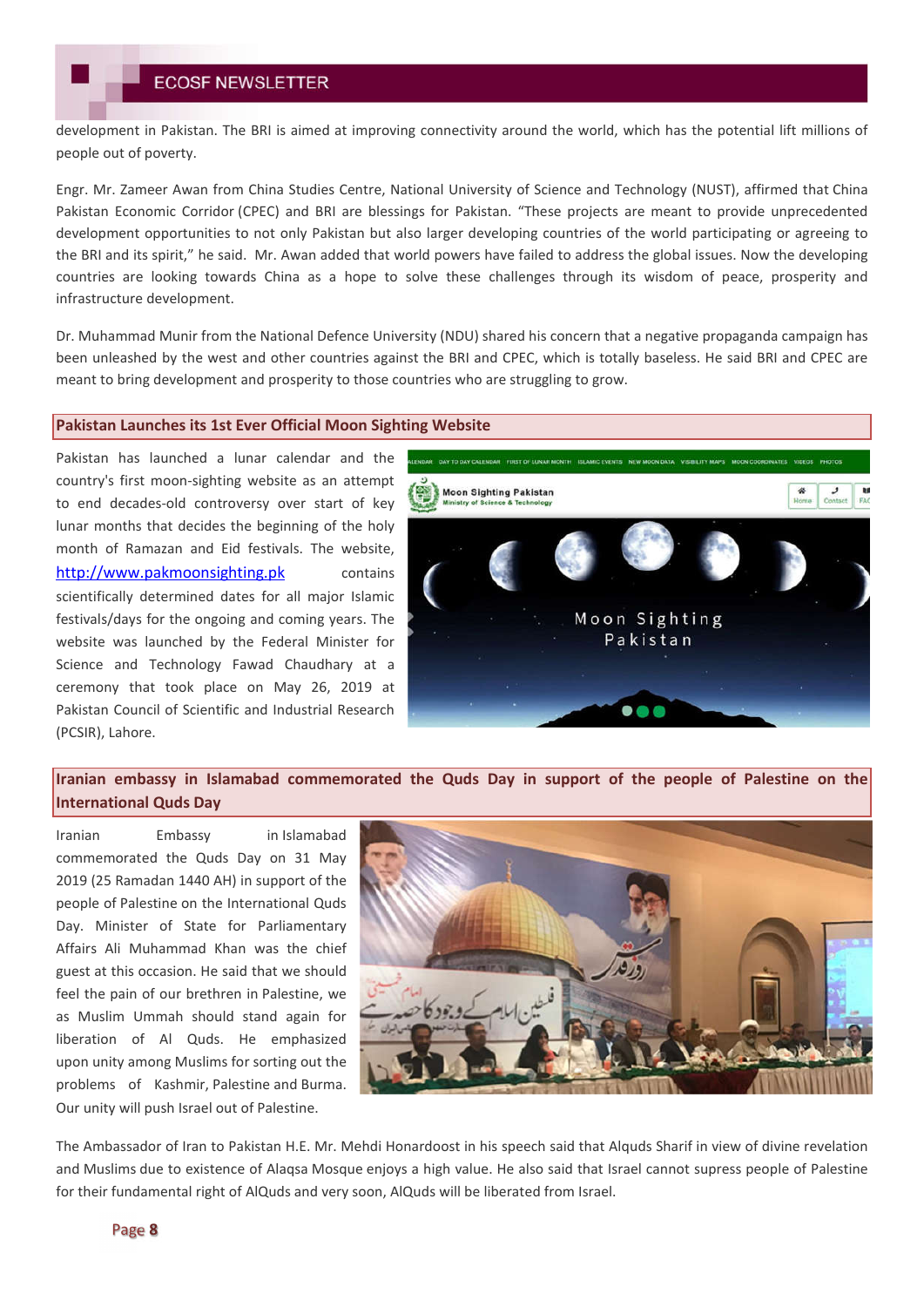Imam Khomeini, the late founder of the Islamic Republic of Iran, on August 7, 1979, designated the last Friday of the holy month of Ramadan as the Quds Day and the day of islam's life. To date, not only the Iranians, but also all the freedom-seekers of the world in many countries have marked the last Friday of Ramadan every year by holding demonstrations, to declare their solidarity with the Palestinians and support for their lawful rights.

Dr. Qibla Ayaz, Farhatullah Babar, Mian Mohammad Aslam. Mr. Rahman Malik and many others from all walks of life were there to demonstrate and express solidarity with Palestinians. President ECOSF also joined the event.

#### **Upcoming Events posted on ECOSF website and Facebook page**

### **Call for nominations of experts to the Intergovernmental Science-Policy Platform on Biodiversity and Ecosystem Services (IPBES) Task Forces**

Governments and relevant organizations or institutions are invited to submit nominations for experts to IPBES Task Forces. Nominated experts should have expertise - specific to the task force to which they are nominated - in one or more disciplines of natural science, social science or the humanities, be indigenous and local knowledge experts or have expertise in indigenous and local knowledge systems or be policy experts and practitioners. All nominees should have experience in working within interdisciplinary, international and/or global contexts. It is pertinent to mention that ECOSF is an accredited Stakeholder/Observer of IPBES and can recommend the exports for its Task Forces.

Interested experts and representatives of organizations or indigenous peoples and local communities (Nominees) are encouraged to contact their IPBES National Focal Point (https://www.ipbes.net/national-focal-points) regarding any countryspecific processes or deadlines and are requested to fill out their application form by no later than **17 June 2019**. Nominators (Governments or organizations) should approve the applications and submit their nominations by **1 July 2019**.

Read more: http://ecosf.org/IPBES-Task-Forces

## **Call for in-kind support for technical support units - the Intergovernmental Science-Policy Platform on Biodiversity and Ecosystem Services (IPBES)**

Governments or organizations interested in providing in-kind support for a technical support unit are invited to send their offer to the secretariat at secretariat@ipbes.net **by 1 July 2019**.

The offer should include specific information on:

- the task force for which the offer is being made;
- background and relevance of the hosting institution to the work of the task force;
- the administration and staffing of the technical support unit;
- funding arrangements, including a budget detailing how the IPBES dedicated funds and the matching in-kind contribution from the host institution would be used.

Read more: http://ecosf.org/IPBES-Task-Forces

### **ISTIC's 4th Biennial International Conference on Women in Science, Technology and Innovation – "Empowering Women through Technology" 22 – 23 July 2019, Kuala Lumpur, Malaysia**

International Science, Technology and Innovation Centre for South-South cooperation under the auspices of UNESCO (ISTIC) will organize the international conference which will be held on 22 – 23 July 2019 in Kuala Lumpur, Malaysia.

The International Conference is in support of the UN SDG (2016-2030) Goal 5 which aims at the empowerment of women and girls with a focus on **enhancing** the use of enabling technology, in particular ICTs

The candidates should register at this link: https://bit.ly/2Q3TR5r. The name of the candidates should reach ISTIC **before or on 14th June 2019.**

Read more: http://ecosf.org/ISTIC-4th-Biennial